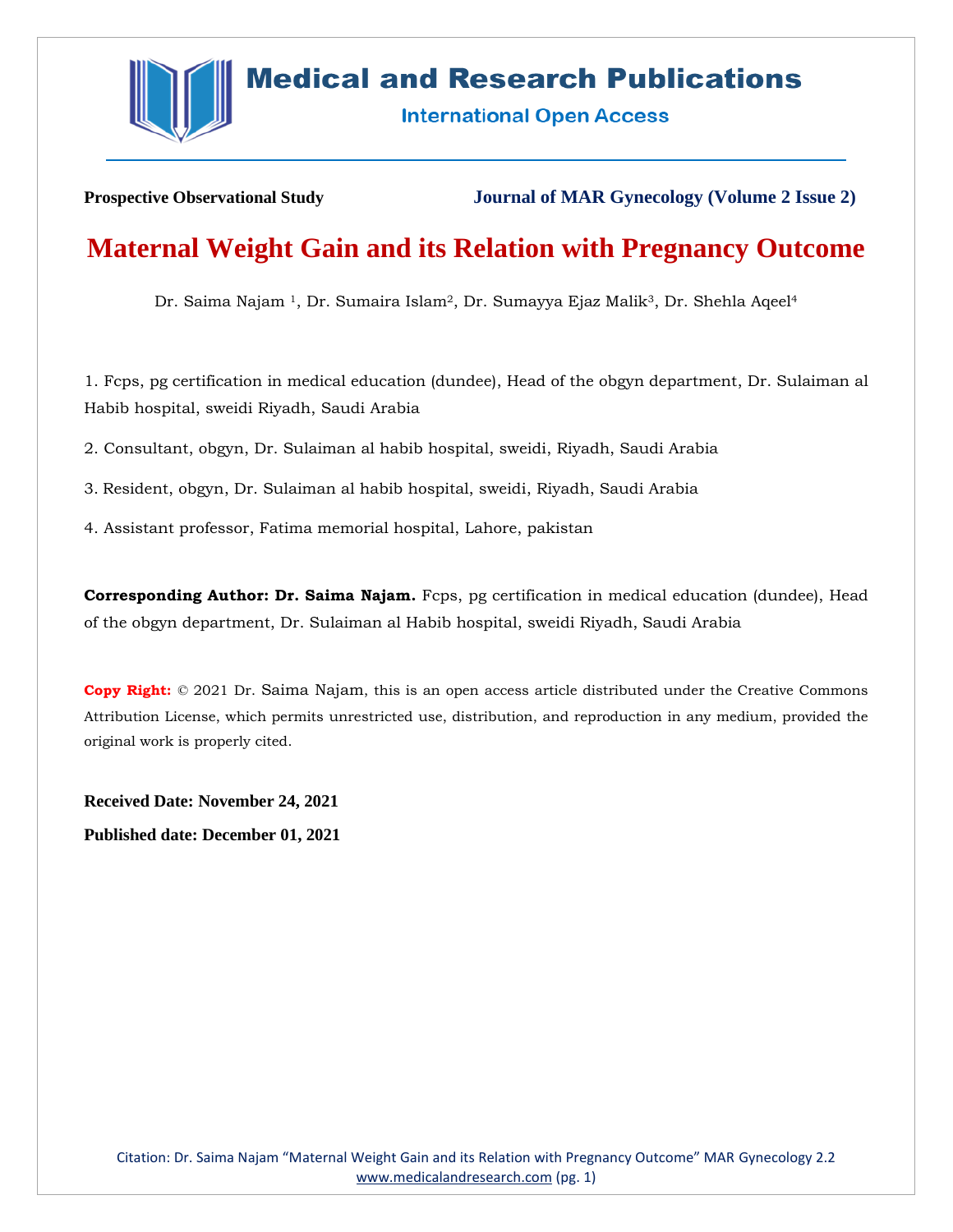## **Abstract:**

*Background: Both pre conceptional body mass index (BMI) and the maternal weight gain in pregnancy are thought to affect the perinatal outcome. We have planned this study to observe the effect of weight gain on perinatal outcome in primigravidas who had normal BMI during the first trimester.*

*Material and Methods: It was prospective observational study; the data was calculated from 01/01/2021 till 30/10/2021. It was done in Dr. Sulaiman Al Habib Hospital Sweidi, which is a 350 bedded tertiary care Hospital.* 

*All the primigravidas, having singleton pregnancy and BMI between18.5-24.9kg/m2 at the time of the booking were enrolled to the trial. They were followed throughout the course of pregnancy and delivery Primary outcomes were, the rate of caesarean section, the risk of operative vaginal delivery and the iincidence of preeclampsia and gestational diabetes. Secondary outcomes were, neonatal birth weight, Apgar score and NICU admission*

*Results: The mean age of the patients in the study population was 26 years, range was of 19- 40 years and with standard deviation of 4.108. The difference of the rate of LSCS (lower segment caesarean section) and operative vaginal delivery among the two groups was not found to be statistically significant. The rate of gestational diabetes was 15.1% (n=42) in group A while it was 49.05(n=26) in group B and similarly the rate of pre-eclampsia was also noticed to be significantly higher in group B, 37.7% (n=20) compared to 21.6%(n=60) in group A. The P-value showed that the difference among the two groups is statistically significant. The 33.9% (n=18) of the neonates born to the mothers in group B gained more than 3.5 kg of the weight, while in group A it was 7.2%(n=20). The difference of the birth weight was found to be statistically significant. The difference of neonatal outcome in terms of the neonatal intensive care unit (NICU) admission and the Apgar score was not statistically significant among the two groups.*

*Conclusion: We hereby conclude that the net weight gain in pregnancy doesn't affect the rate of LSCS and the rate of operative vaginal delivery. However, if the net gain in pregnancy is more than 16 kg then significantly increased risk of gestational diabetes and the pre-eclampsia was observed. Neonatal outcome in terms of the NICU admission and the Apgar score was not affected, hence increased birth weight was found to be associated with the maternal weight gain of more than 16 kg.*

*Key Words: BMI, Caesarean section, Maternal weight, Gestational weight gain*

Citation: Dr. Saima Najam "Maternal Weight Gain and its Relation with Pregnancy Outcome" MAR Gynecology 2.2 [www.medicalandresearch.com](http://www.medicalandresearch.com/) (pg. 2)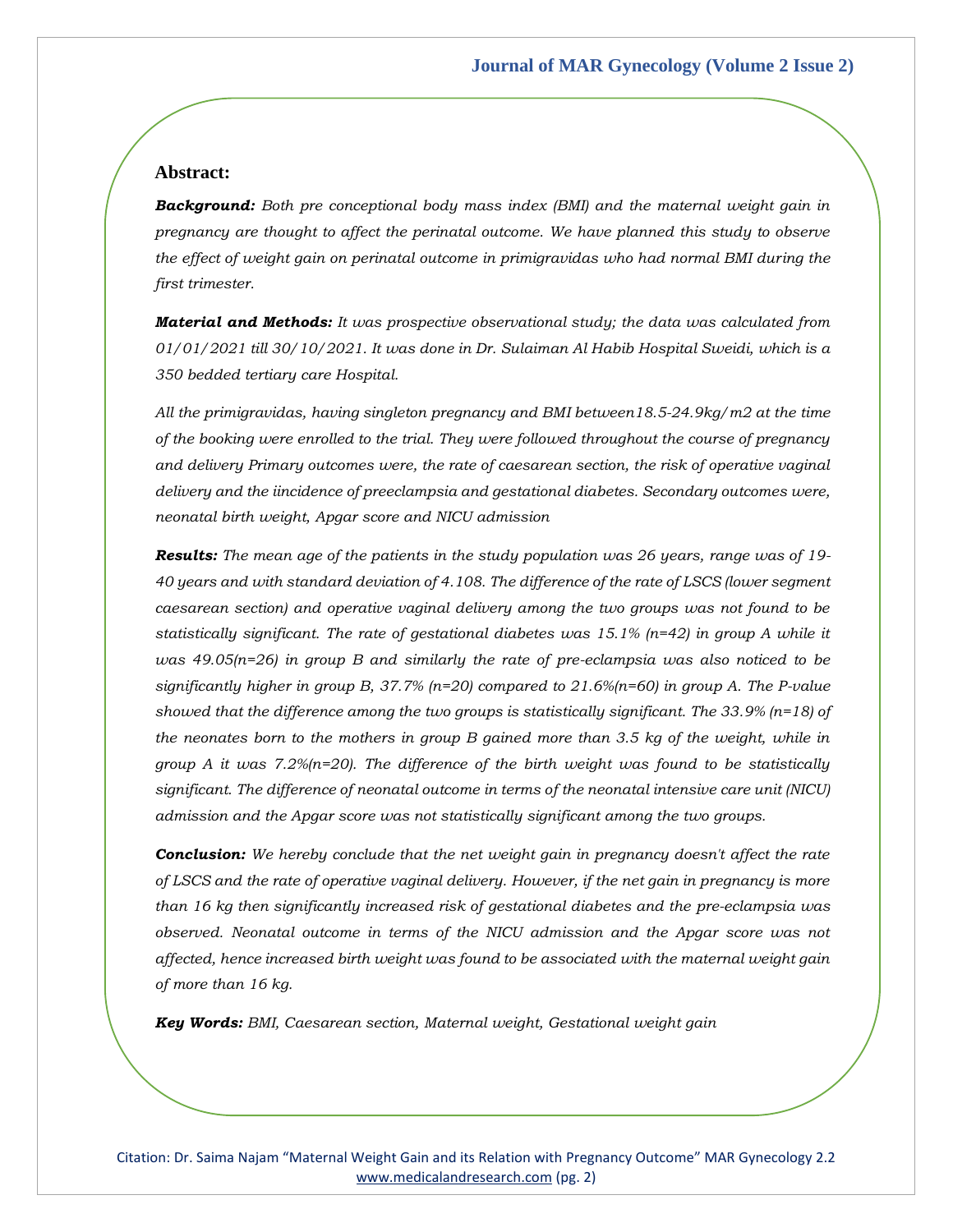## **Introduction**

Both pre conceptional body mass index (BMI) and the maternal weight gain in pregnancy are thought to affect the perinatal outcome. For example, the obese women (having BMI of 30 and above) are supposed to gain weight less in pregnancy as compared to the women with the normal pre pregnancy weight. Similarly, the weight gain in pregnancy is higher in the women who were underweight at the time of conception. We have planned this study to observe the effect of increase weight gain in patients who have normal pre pregnancy BMI.The patients having the normal body mass index (BMI) i.e., between  $18.5-24.9\text{kg/m2}$ , (1) are supposed to gain weight between 11.5-16 kg during pregnancy. (2)

The weight gain in pregnancy is considered as a modifiable risk factor for number of the maternal and neonatal complications, the meta-analyses of the randomized controlled trials report that diet or exercise interventions during pregnancy can help reduce the excessive weight gain, however it has been noticed that it has limited effectiveness in overweight and obese women. (3) The purpose of the study was to observe the effect of maternal weight gain on pregnancy outcome. Primary outcomes were, the rate of caesarean section, the risk of operative vaginal delivery and the incidence of preeclampsia and gestational diabetes. Secondary outcomes were, neonatal birth weight, Apgar score and NICU admission. Our hypothesis was that if maternal weight gain in pregnancy is more than 16 kg then it is associated with the increased risk of caesarean section, macrosomia, preeclampsia and gestational diabetes. The patients who increased weight gain during pregnancy can be counselled pre hand about all the risks and for delivery in a tertiary care center.

## **Materials and Methods**

It was prospective observational study; the data was calculated from 01/01/2021 till 30/10/2021. It was done in Dr. Sulaiman Al Habib Hospital Sweidi, which is a 350 bedded tertiary care Hospital. All the primigravidas, having singleton, term pregnancy with cephalic presentation and BMI between18.5- 24.9kg/m2at the time of the booking, were enrolled to the trial. The total number of the patients initially enrolled were 412. Out of which 3.3% (n=14), came out to be known diabetic, 1.9 % (n=8) and 2.4% (n=10) were found to be known hypertensive and known case of hypothyroidism respectively and were excluded from the trial. Out of the remaining 380 patients,  $3\%$  (n=12) had miscarriage in the first three months of the pregnancy, 4.12% (n=17) delivered prematurely and 5.09% (n=21 patients were booked for the elective LSCS (due to breech, transverse lie, etc.) so were excluded from the trial. The total number of the patients who were included in the trial were 330.

For calculating the weight gain in pregnancy, the starting weight was the weight documented during the first prenatal visit, if the patient is booked with in first 3 months of pregnancy, in case of late booking we used self-reported pre conceptional weight. (3) The end point of the weight was taken at the labour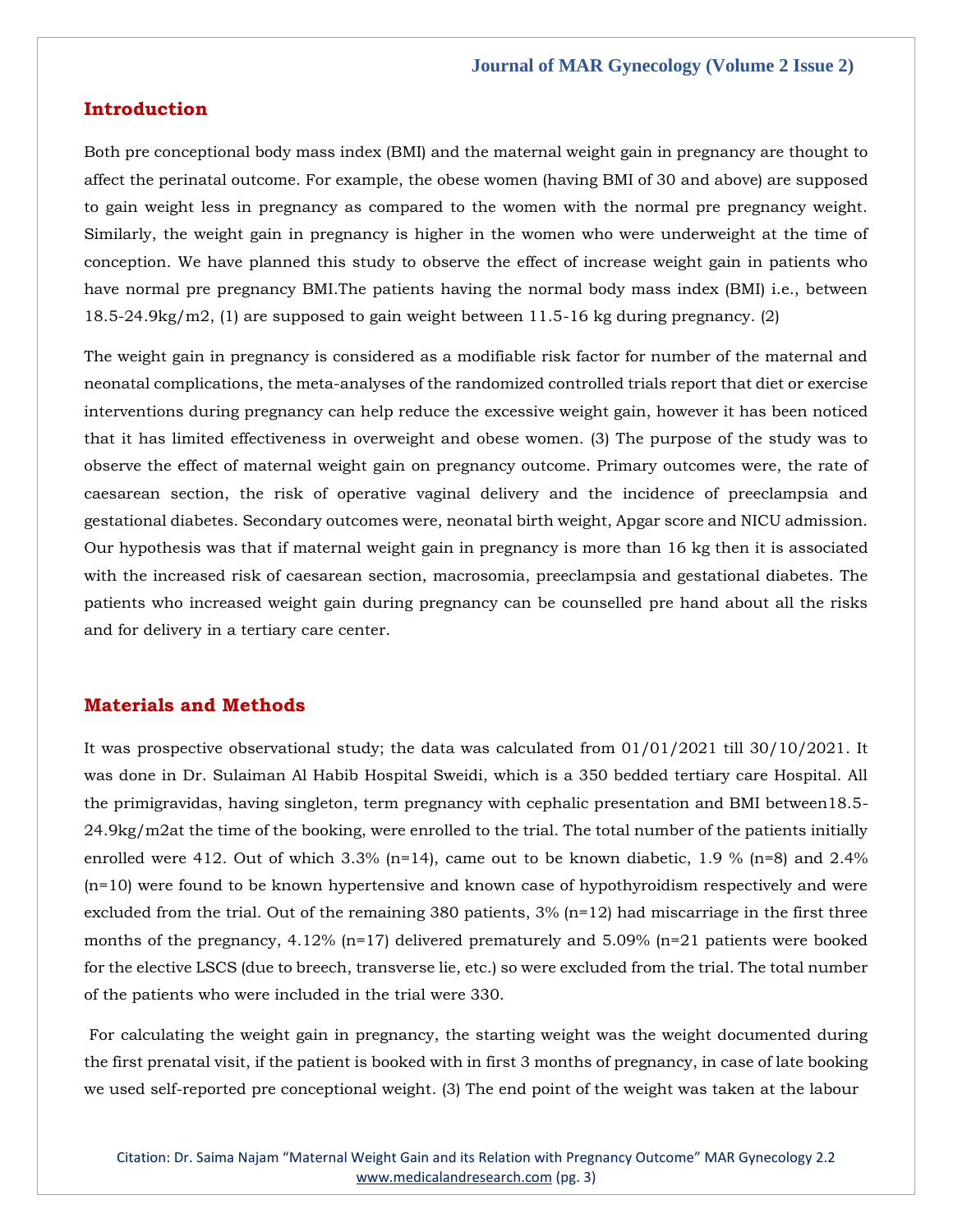ward once the patient is admitted for the delivery. The difference calculated was the weight gain during pregnancy. The data was collected prospectively with the help of the predesigned proforma. Once the data collection was completed, the data was entered in the SPSS program version 26 for the analysis. For the purpose of the study, we have divided all the primigravidas in two groups, group A included all the patients with weight gain of 16 kg or less in the pregnancy, the primigravidas who gained more than 16 kg weight in the pregnancy were encompassed in group B. The primary and the secondary outcomes were compared. The qualitative data was analyzed by using the CHISQUARE TEST while STUDENT T test was applied to the quantitative data. The P- value of 0.05 was considered as significant.

## **Results**

The total number of the patients reaching term and included in the trial were 330.

The mean age of the patients in the study population was 26 years, range was of 19-40 years and with standard deviation of 4.108. The rate of LSCS when compared among the groups, was found to be 29.6%  $(n=82)$  and 41.5%  $(n=22)$  in groups A and B respectively. While the rate of the operative vaginal delivery was 8.3%( $n=23$ ) in group A and 3.7% ( $n=2$ ) in group B, as shown in the table 1. The P-value was calculated after applying the chi-square test and was found to be 0.165, which showed that the difference is statistically insignificant.

| MODE OF<br><b>DELIVERY</b>             | GROUP A<br>(Weight gain of 16kg)<br>or less) | <b>GROUP B</b><br>(Weight gain of<br>more than $16$ kg) | <b>TOTAL</b>      |
|----------------------------------------|----------------------------------------------|---------------------------------------------------------|-------------------|
| <b>SVD</b>                             | 62.09% $(n=172)$                             | 54.7% (n=29)                                            | $60.9\%$ (n=201)  |
| <b>LSCS</b>                            | $29.6\%$ (n=82)                              | $41.5\%$ (n=22)                                         | $31.5 \%$ (n=104) |
| <b>INSTRUMENTAL</b><br><b>DELIVERY</b> | $8.3\%$ (n=23)                               | $3.7\%$ (n=2)                                           | $7.5\%$ (n=25)    |
| <b>TOTAL</b>                           | $100\%$ (n=277)                              | $100\%$ (n=53)                                          | $100\%$ (n=330)   |

**Table 1:** Comparison of mode of delivery according to the weight gain in pregnancy

Citation: Dr. Saima Najam "Maternal Weight Gain and its Relation with Pregnancy Outcome" MAR Gynecology 2.2 [www.medicalandresearch.com](http://www.medicalandresearch.com/) (pg. 4)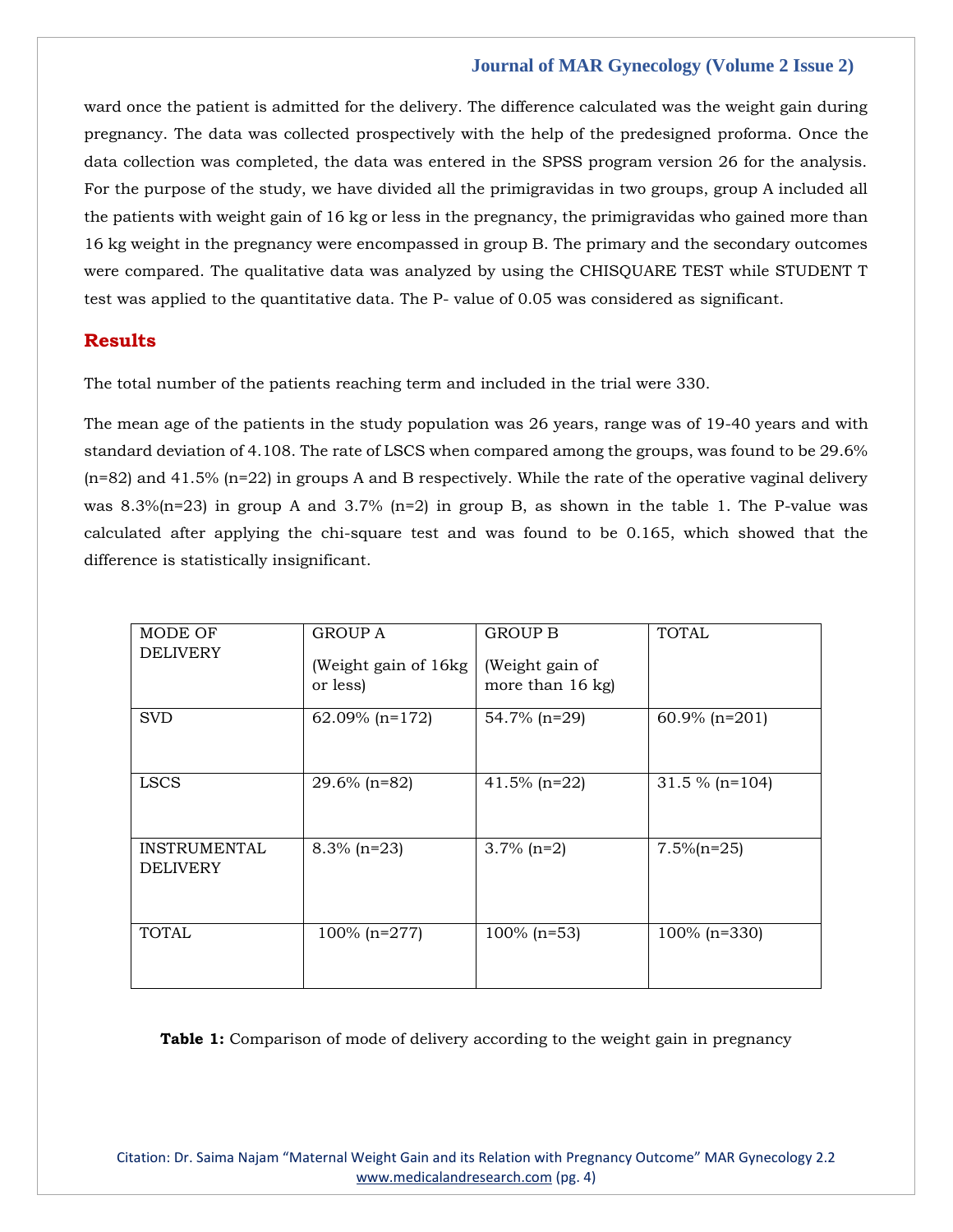The incidence of the preeclampsia and the gestational diabetes is calculated in all the patients and the comparison among the two groups is shown in the graph:1.

The rate of gestational diabetes was 15.1% (n=42) in group A while it was  $49.05(n=26)$  in group B and similarly the rate of preeclampsia was also noticed to be significantly higher in group B, 37.7% (n=20) compared to 21.6%(n=60) in group A. The P-value calculated after applying the Chi-Square test was 0.000, which showed that the difference among the two groups is statistically significant.



## **Graph 1:** Rate of the maternal complications in two groups

Our secondary outcomes were the birth weight, Apgar score and the NICU admissions. The difference of the birth weight was found to be statistically significant in both the groups as P-Value was 0.00. The Pvalue was calculated after applying the independent student T-test. The 33.9% (n=18) of the neonates born to the mothers in group B gained more than 3.5 kg of the weight, while in group A it was 7.2%(n=20), as shown in the graph 2.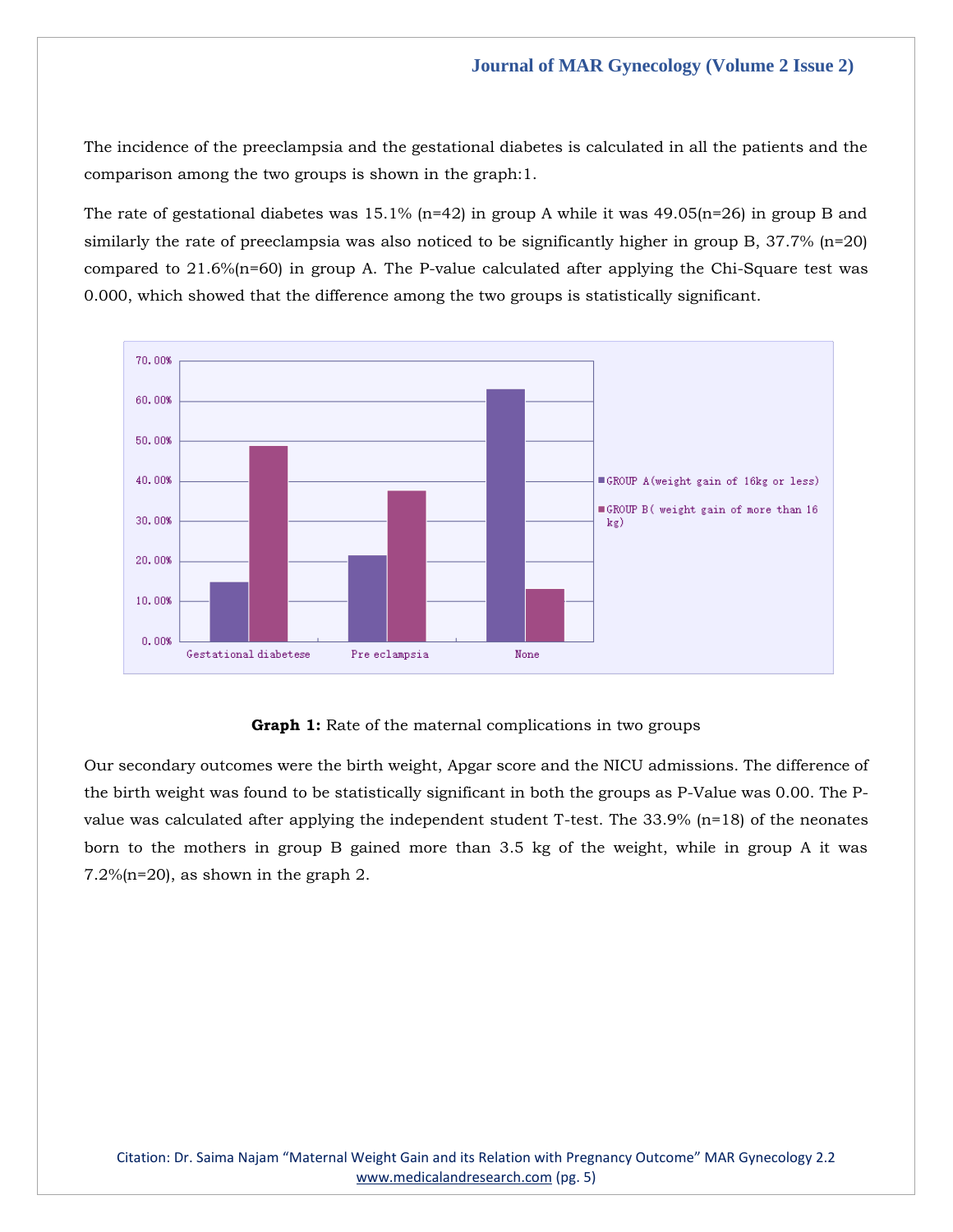

**Graph 2:** Effect of maternal weight gain on neonatal weight gain

The rate of neonatal admission in the NICU was not significantly different in both the groups as the P-Value was 0.682 when calculated after applying the Chi-Square test. As shown in the table 2 below.

| Admission to NICU | <b>GROUP A</b>                    | <b>GROUP B</b>                        | <b>TOTAL</b>    |
|-------------------|-----------------------------------|---------------------------------------|-----------------|
|                   | (Weight gain of 16kg)<br>or less) | (Weight gain of<br>more than $16$ kg) |                 |
| Yes               | $2.9\%$ (n=8)                     | $1.9\%$ (n=1)                         | $2.7\%$ (n=9)   |
| No                | $97.1\%$ (n=269)                  | 98% (n=52)                            | 97.3% (n=321)   |
| <b>TOTAL</b>      | $100\%$ (n=277)                   | $100\%$ (n=53)                        | $100\%$ (n=330) |

**Table 2:** Rate of admission to NICU in both the groups

Similarly, the 5-minute Apgar score was also not found statistically different in both the groups as depicted by the P-Value after applying the independent Student T test which was found to be 0.258, as shown in Table 3.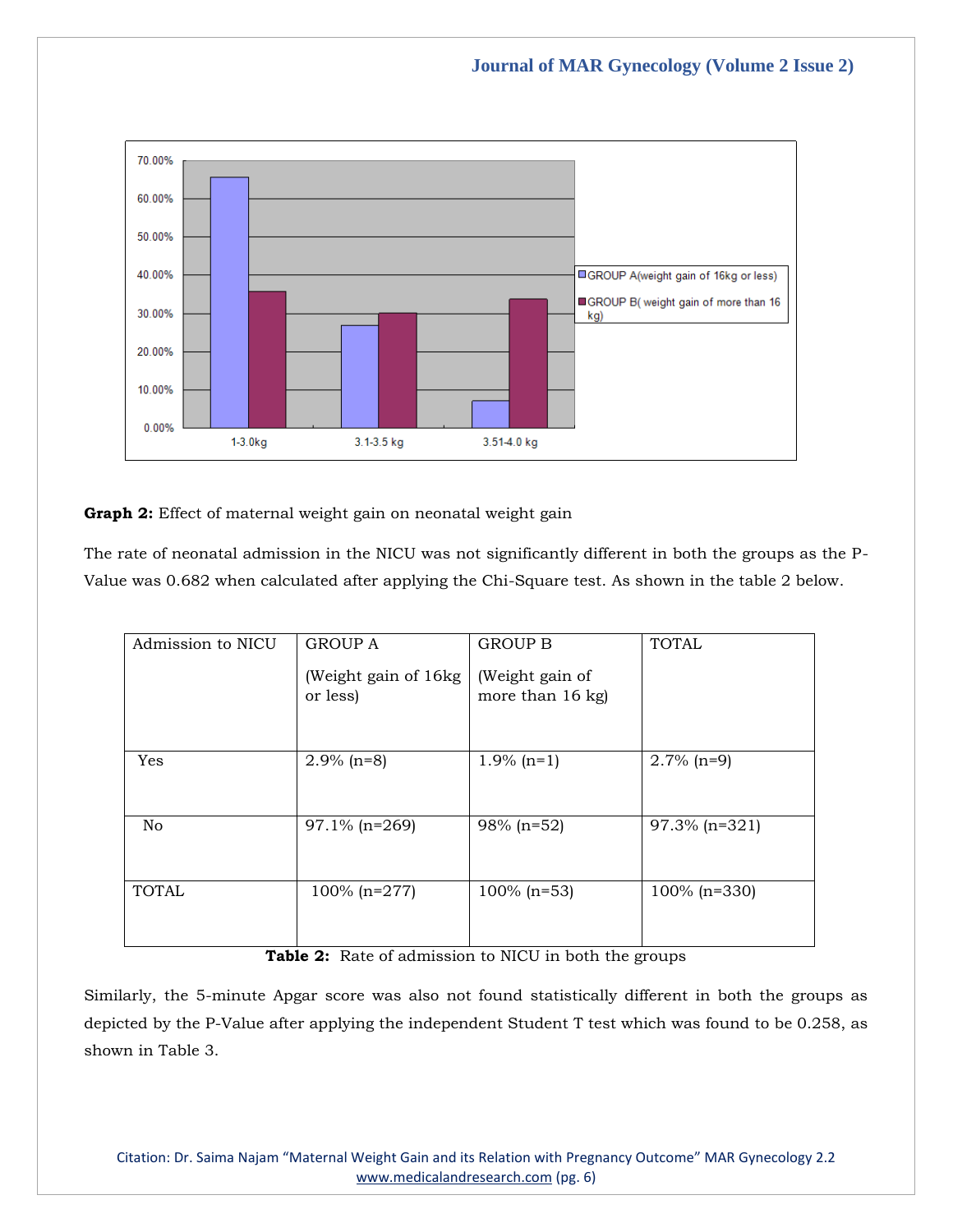| Apgar score  | <b>GROUP A</b>                    | <b>GROUP B</b>                        | <b>TOTAL</b>    |
|--------------|-----------------------------------|---------------------------------------|-----------------|
|              | (Weight gain of 16kg)<br>or less) | (Weight gain of<br>more than $16$ kg) |                 |
| $6 - 7$      | $1.08\%$ (n=3)                    | $1.9\%$ (n=1)                         | $1.2\%$ (n=4)   |
| $8 - 10$     | 98.9% (n=274)                     | 98% (n=52)                            | 98.7%(n=326)    |
| <b>TOTAL</b> | $100\%$ (n=277)                   | $100\%$ (n=53)                        | $100\%$ (n=330) |

**Table 3:** Effect of maternal weight gain on the Apgar score

# **Literature Review**

Excess weight gain in pregnancy was found to be associated with adverse maternal and perinatal outcomes only in females who had pre pregnancy BMI in the normal range and below, surprisingly it was found that the females who are overweight prior to pregnancy and gained excess weight as well in pregnancy do not have elevated risks of maternal and perinatal morbidity when compared to the overweight females with optimal weight gain in the pregnancy. (4) We have done the study in primiparas who had normal BMI at booking and calculated their weight gain in pregnancy to see the pregnancy outcome.

In the current study we observed that there is no significant increase in the rate of LSCS and operative delivery in patients who gained more than 16 kg in the pregnancy, the results were contradictory to what Mamun and colleagues found, they found increased risk of LSCS with gestational weight gain. (5) In another study done in Canada the risk of LSCS was also found to be raised in nulliparous women who gained more weight in pregnancy. (6) Increased risk of caesarean section is observed in patients with increased weight gain in pregnancy as well.  $(7,8)$ 

It was observed in the current study that the patients who gained more than 16 kg weight in pregnancy had a significant increase in the neonatal birth weight. The findings are supported by the DeVadar et al, who concluded that the females who have normal pre pregnancy BMI and gained weight of more than 15.9 kg in pregnancy had an almost 2.5 times increased risk of delivering a macrosomic baby. (7,9) Chang also had the same observations but he found that these observed outcomes are potentially modifiable by achieving the normal weight gain in pregnancy. (10) Our results were also supported by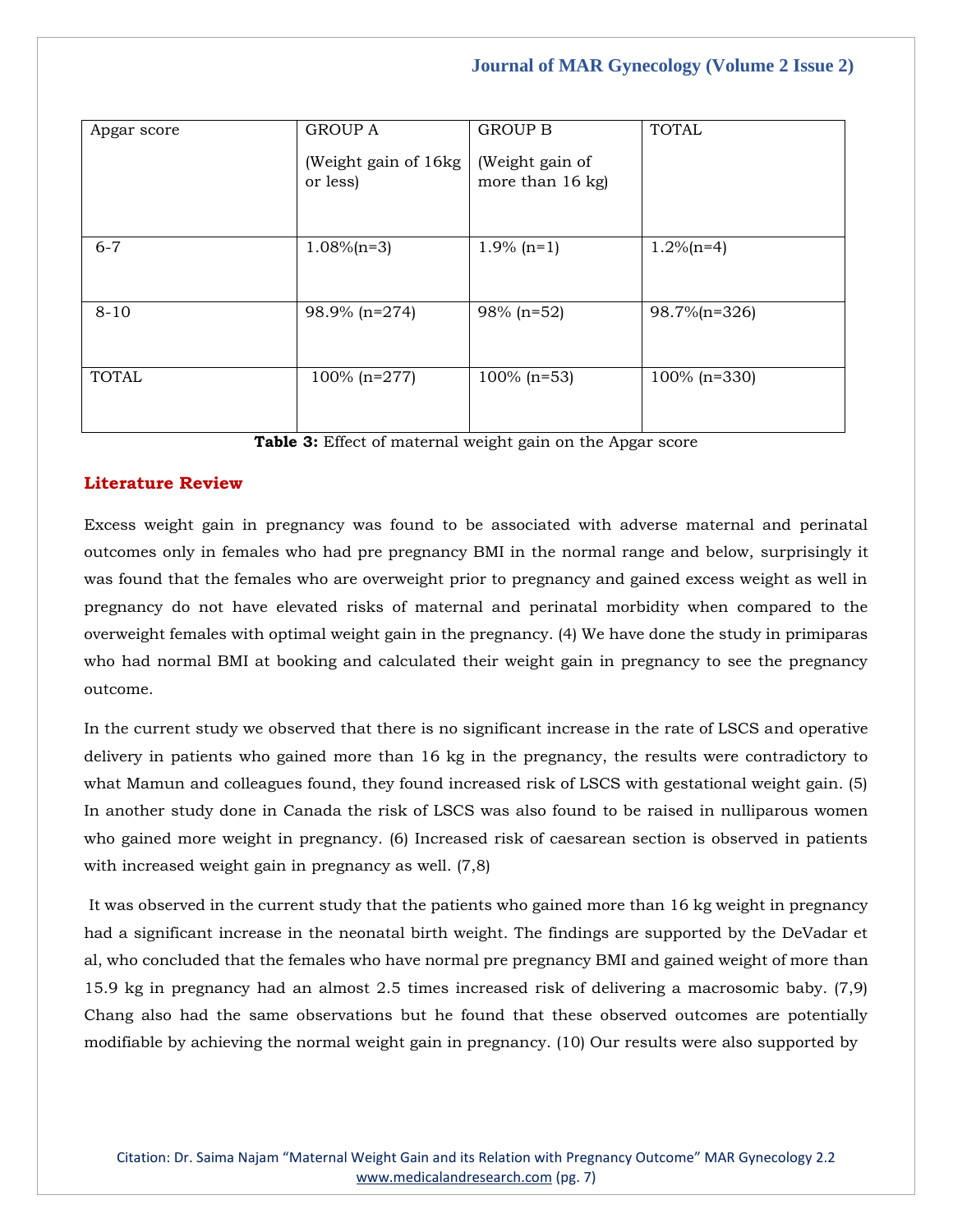Heud et al who found that the increased weight gain in pregnancy alone, without the changes in the blood pressure and blood sugars often get less attention by the obstetrician and is associated with the increased risk of macrosomic baby than in other woman. (11)

We support the findings of Tela FG and colleagues who found that the weight gain in pregnancy have significant effect on the neonatal birth weight. (12)

Gestational weight gain is also being blamed of having the ante partum complications like preeclampsia. (13,14) Different pregnancy interventions are proposed earlier to limit the gestational weight gain to prevent the hypertensive disorders of the pregnancy, however, it's still unclear whether increased gestational weight gain is associated with the development of the hypertensive disorder in pregnancy. It was found in the current study that the group of the patients who gained more than 16 kg weight have significantly increased risk of gestational diabetes and the preeclampsia. The findings of the Mac Donald and colleagues also supports our results, they found that increased gestational weight gain is associated with the concurrent blood pressure changes in pregnancy. (15) Increased weight gain in the pregnancy, especially early in pregnancy may increase the women's risk of gestational diabetes mellitus (GDM). Gestational weight gain during early pregnancy can be considered as a modifiable risk factor for GDM and should be given more attention. (16) Gestational weight gain and its association with the GDM and preeclampsia has been found by Nohr et al (17) Thorsdottir I et al (18) and Cedergren (19) but they could not suggest any causal interpretation of this relationship. Contrary to the findings of the study under discussion, Gibbson et al suggested that gestational weight gain is a significant risk factor for GDM in patients who were overweight or obese but not in patients who had normal pre pregnancy BMI. (20)

## **Conclusion**

We hereby conclude that the net weight gain in pregnancy doesn't affect the rate of LSCS and the rate of operative vaginal delivery. However, if the net gain in pregnancy is more than 16 kg then statistically significant risk of gestational diabetes and the pre-eclampsia was observed. Neonatal outcome in terms of the NICU admission and the Apgar score was not affected, hence increased birth weight was found to be associated with the maternal weight gain of more than 16 kg. However larger studies with a greater number of patients are required to verify the results further.

#### **Strengths and limitations of the study**

The strength of the study is the selection of the study population of the primigravidas with normal BMI which ruled out the parity and the effect of pre pregnancy or early pregnancy BMI on weight gain of the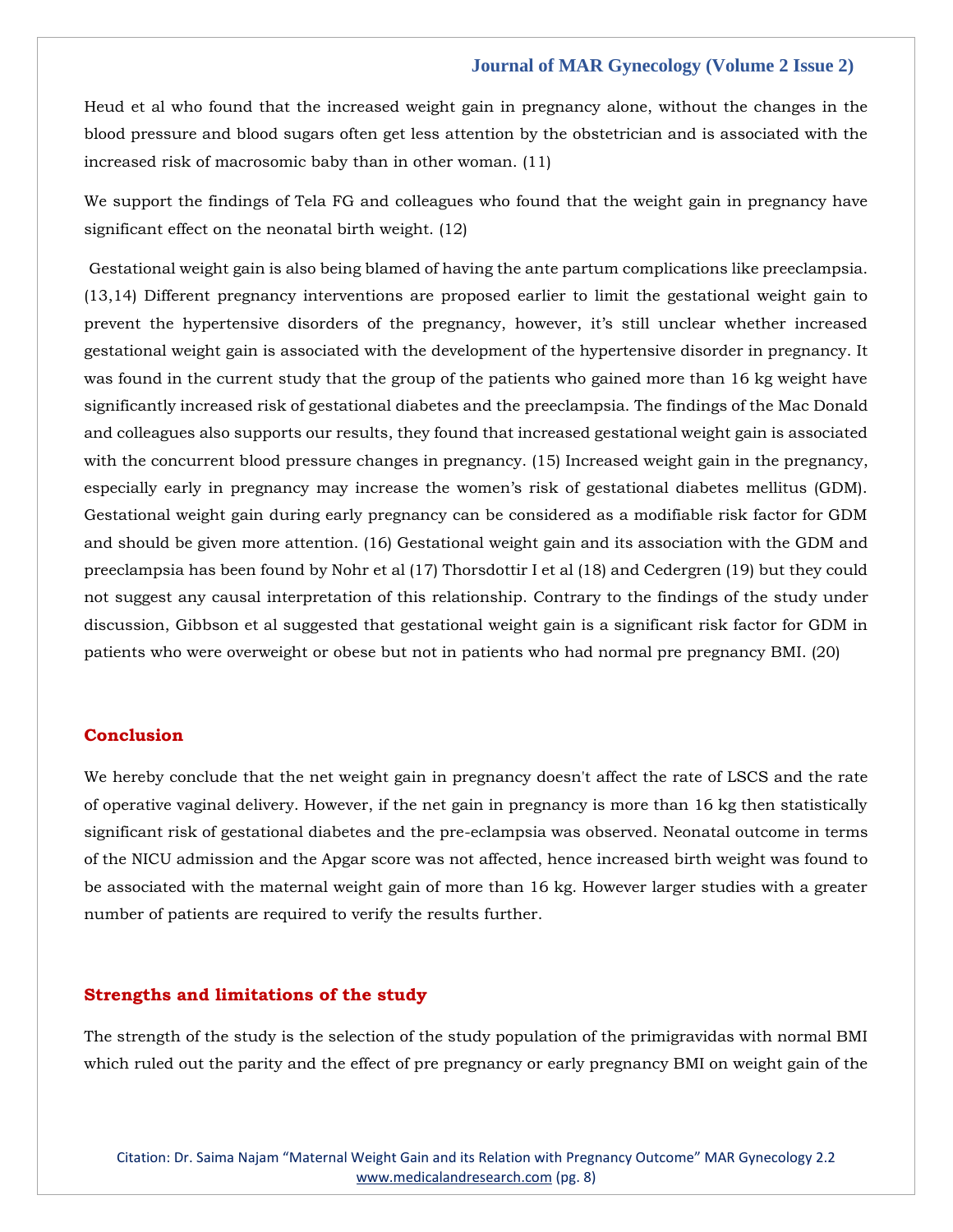females in pregnancy which acted as a confounding factor in many studies done earlier. The limitation of the study is that we did not check the cord pH for the neonatal outcome

#### **Acknowledgement:**

The authors want to show the gratitude for the whole Obgyn team for their collaboration in the data collection.

### **Reference**

1.[WHO Expert Consultation. "Appropriate body mass index for Asian populations and its implications](https://www.google.com/search?q=%E2%80%9CAppropriate+body+mass+index+for+Asian+populations+and+its+implications+for+policy+and+intervention+strategies%E2%80%9D&oq=%E2%80%9CAppropriate+body+mass+index+for+Asian+populations+and+its+implications+for+policy+and+intervention+strategies%E2%80%9D&aqs=chrome..69i57.904j0j15&sourceid=chrome&ie=UTF-8)  [for policy and intervention strategies". Lancet 2004; 363:](https://www.google.com/search?q=%E2%80%9CAppropriate+body+mass+index+for+Asian+populations+and+its+implications+for+policy+and+intervention+strategies%E2%80%9D&oq=%E2%80%9CAppropriate+body+mass+index+for+Asian+populations+and+its+implications+for+policy+and+intervention+strategies%E2%80%9D&aqs=chrome..69i57.904j0j15&sourceid=chrome&ie=UTF-8)157. Graphic 97661 Version 5.0

2. [Institute of medicine. Food and Nutrition Board. Committee on Nutritional Status During](https://www.google.com/search?q=Institute+of+medicine.+Food+and+Nutrition+Board.+Committee+on+Nutritional+Status+During+Pregnancy%2CPart+1%3ANutritional+Status+and+weight+gain.+National+Academy+Press%2C+Washington%2C+DC+2000.&sxsrf=AOaemvIWgcjZmpwRqCdtncnr4026CVvLYg%3A1638000988634&ei=XOmhYe-GJtbsz7sPuLyr4AQ&ved=0ahUKEwjvpMaYjbj0AhVW9nMBHTjeCkwQ4dUDCA4&uact=5&oq=Institute+of+medicine.+Food+and+Nutrition+Board.+Committee+on+Nutritional+Status+During+Pregnancy%2CPart+1%3ANutritional+Status+and+weight+gain.+National+Academy+Press%2C+Washington%2C+DC+2000.&gs_lcp=Cgdnd3Mtd2l6EAMyBwgAEEcQsAMyBwgAEEcQsAMyBwgAEEcQsAMyBwgAEEcQsAMyBwgAEEcQsAMyBwgAEEcQsAMyBwgAEEcQsAMyBwgAEEcQsANKBAhBGABQ7wxY7wxg0BRoAHAIeACAAQCIAQCSAQCYAQCgAQKgAQHIAQjAAQE&sclient=gws-wiz)  [Pregnancy,Part 1:Nutritional Status and weight gain. National Academy Press, Washington, DC 2000.](https://www.google.com/search?q=Institute+of+medicine.+Food+and+Nutrition+Board.+Committee+on+Nutritional+Status+During+Pregnancy%2CPart+1%3ANutritional+Status+and+weight+gain.+National+Academy+Press%2C+Washington%2C+DC+2000.&sxsrf=AOaemvIWgcjZmpwRqCdtncnr4026CVvLYg%3A1638000988634&ei=XOmhYe-GJtbsz7sPuLyr4AQ&ved=0ahUKEwjvpMaYjbj0AhVW9nMBHTjeCkwQ4dUDCA4&uact=5&oq=Institute+of+medicine.+Food+and+Nutrition+Board.+Committee+on+Nutritional+Status+During+Pregnancy%2CPart+1%3ANutritional+Status+and+weight+gain.+National+Academy+Press%2C+Washington%2C+DC+2000.&gs_lcp=Cgdnd3Mtd2l6EAMyBwgAEEcQsAMyBwgAEEcQsAMyBwgAEEcQsAMyBwgAEEcQsAMyBwgAEEcQsAMyBwgAEEcQsAMyBwgAEEcQsAMyBwgAEEcQsANKBAhBGABQ7wxY7wxg0BRoAHAIeACAAQCIAQCSAQCYAQCgAQKgAQHIAQjAAQE&sclient=gws-wiz)

3. [Kominiarek MA, Peaceman AM.](https://www.google.com/search?q=Gestational+weight+gain&sxsrf=AOaemvLIJ6ny-aEN_gmSiFGuu1l89AtVBw%3A1638001014129&ei=dumhYcy3B__jz7sPvoOakAU&ved=0ahUKEwjMytqkjbj0AhX_8XMBHb6BBlIQ4dUDCA4&uact=5&oq=Gestational+weight+gain&gs_lcp=Cgdnd3Mtd2l6EAMyBQgAEIAEMgUIABCABDIFCAAQgAQyCggAEIAEEIcCEBQyBQgAEIAEMgUIABCABDIKCAAQgAQQhwIQFDIFCAAQgAQyBQgAEIAEMgUIABCABDoHCAAQRxCwA0oECEEYAFCADViADWCqGWgAcAZ4AIABdogBdpIBAzAuMZgBAKABAqABAcgBCMABAQ&sclient=gws-wiz) "Gestational weight gain". Am J Obstet Gynecol 2017;217(6):642-51.

4. [Ukah UV, Bayrampour H, Sabr Y, Razaz N, Chan W, Lim KI, etal.](https://www.google.com/search?q=%E2%80%9CAssociation+between+gestational+weight+gain+and+severe+adverse+birth+outcomes+in+Washington+State%2C+US%E2%80%9D&sxsrf=AOaemvK9mRS-N1tjQe5-86sBv5QckrwhvQ%3A1638001072067&ei=sOmhYeHQA6K38QPqqYGYBw&ved=0ahUKEwjh6KrAjbj0AhWiW3wKHepUAHMQ4dUDCA4&uact=5&oq=%E2%80%9CAssociation+between+gestational+weight+gain+and+severe+adverse+birth+outcomes+in+Washington+State%2C+US%E2%80%9D&gs_lcp=Cgdnd3Mtd2l6EAMyBwgjEOoCECcyBwgjEOoCECcyBwgjEOoCECcyBwgjEOoCECcyBwgjEOoCECcyBwgjEOoCECcyBwgjEOoCECcyBwgjEOoCECcyBwgjEOoCECcyBwgjEOoCECc6BwgAEEcQsAM6BwgAELADEENKBAhBGABQ3g1Y3g1gyxloBnACeACAAQCIAQCSAQCYAQCgAQGgAQKwAQrIAQrAAQE&sclient=gws-wiz) "Association between gestational [weight gain and severe adverse birth outcomes in Washington State, US](https://www.google.com/search?q=%E2%80%9CAssociation+between+gestational+weight+gain+and+severe+adverse+birth+outcomes+in+Washington+State%2C+US%E2%80%9D&sxsrf=AOaemvK9mRS-N1tjQe5-86sBv5QckrwhvQ%3A1638001072067&ei=sOmhYeHQA6K38QPqqYGYBw&ved=0ahUKEwjh6KrAjbj0AhWiW3wKHepUAHMQ4dUDCA4&uact=5&oq=%E2%80%9CAssociation+between+gestational+weight+gain+and+severe+adverse+birth+outcomes+in+Washington+State%2C+US%E2%80%9D&gs_lcp=Cgdnd3Mtd2l6EAMyBwgjEOoCECcyBwgjEOoCECcyBwgjEOoCECcyBwgjEOoCECcyBwgjEOoCECcyBwgjEOoCECcyBwgjEOoCECcyBwgjEOoCECcyBwgjEOoCECcyBwgjEOoCECc6BwgAEEcQsAM6BwgAELADEENKBAhBGABQ3g1Y3g1gyxloBnACeACAAQCIAQCSAQCYAQCgAQGgAQKwAQrIAQrAAQE&sclient=gws-wiz)": A population-based [retrospective cohort study, 2004](https://www.google.com/search?q=%E2%80%9CAssociation+between+gestational+weight+gain+and+severe+adverse+birth+outcomes+in+Washington+State%2C+US%E2%80%9D&sxsrf=AOaemvK9mRS-N1tjQe5-86sBv5QckrwhvQ%3A1638001072067&ei=sOmhYeHQA6K38QPqqYGYBw&ved=0ahUKEwjh6KrAjbj0AhWiW3wKHepUAHMQ4dUDCA4&uact=5&oq=%E2%80%9CAssociation+between+gestational+weight+gain+and+severe+adverse+birth+outcomes+in+Washington+State%2C+US%E2%80%9D&gs_lcp=Cgdnd3Mtd2l6EAMyBwgjEOoCECcyBwgjEOoCECcyBwgjEOoCECcyBwgjEOoCECcyBwgjEOoCECcyBwgjEOoCECcyBwgjEOoCECcyBwgjEOoCECcyBwgjEOoCECcyBwgjEOoCECc6BwgAEEcQsAM6BwgAELADEENKBAhBGABQ3g1Y3g1gyxloBnACeACAAQCIAQCSAQCYAQCgAQGgAQKwAQrIAQrAAQE&sclient=gws-wiz)–2013.PLoS Med.2019;16(12)

5. [Mamun AA, Callaway LK, Collaghan JO, Williams GM, NajmanJK, Alati R, et al.](https://www.google.com/search?q=%E2%80%9CAssociation+of+the+maternal+pre-pregnancy+obesity+and+excess+pregnancy+weight+gains+with+adverse+pregnancy+utcomes+and+length+of+the+hospital+stay%E2%80%9D&sxsrf=AOaemvL0mMbt0D4cCOgRMXOQIYOrim-5Ew%3A1638001105583&ei=0emhYbSEI4_C3LUPp6SwwA8&ved=0ahUKEwj0sKjQjbj0AhUPIbcAHScSDPgQ4dUDCA4&uact=5&oq=%E2%80%9CAssociation+of+the+maternal+pre-pregnancy+obesity+and+excess+pregnancy+weight+gains+with+adverse+pregnancy+utcomes+and+length+of+the+hospital+stay%E2%80%9D&gs_lcp=Cgdnd3Mtd2l6EANKBAhBGABQqwdYqwdgoQ1oAHAAeACAAQCIAQCSAQCYAQCgAQKgAQHAAQE&sclient=gws-wiz) "Association of the [maternal pre-pregnancy obesity and excess pregnancy weight gains with adverse pregnancy utcomes](https://www.google.com/search?q=%E2%80%9CAssociation+of+the+maternal+pre-pregnancy+obesity+and+excess+pregnancy+weight+gains+with+adverse+pregnancy+utcomes+and+length+of+the+hospital+stay%E2%80%9D&sxsrf=AOaemvL0mMbt0D4cCOgRMXOQIYOrim-5Ew%3A1638001105583&ei=0emhYbSEI4_C3LUPp6SwwA8&ved=0ahUKEwj0sKjQjbj0AhUPIbcAHScSDPgQ4dUDCA4&uact=5&oq=%E2%80%9CAssociation+of+the+maternal+pre-pregnancy+obesity+and+excess+pregnancy+weight+gains+with+adverse+pregnancy+utcomes+and+length+of+the+hospital+stay%E2%80%9D&gs_lcp=Cgdnd3Mtd2l6EANKBAhBGABQqwdYqwdgoQ1oAHAAeACAAQCIAQCSAQCYAQCgAQKgAQHAAQE&sclient=gws-wiz)  and length of the hospital stay"[. BMC Preg and Childbirth,2011;11:62](https://www.google.com/search?q=%E2%80%9CAssociation+of+the+maternal+pre-pregnancy+obesity+and+excess+pregnancy+weight+gains+with+adverse+pregnancy+utcomes+and+length+of+the+hospital+stay%E2%80%9D&sxsrf=AOaemvL0mMbt0D4cCOgRMXOQIYOrim-5Ew%3A1638001105583&ei=0emhYbSEI4_C3LUPp6SwwA8&ved=0ahUKEwj0sKjQjbj0AhUPIbcAHScSDPgQ4dUDCA4&uact=5&oq=%E2%80%9CAssociation+of+the+maternal+pre-pregnancy+obesity+and+excess+pregnancy+weight+gains+with+adverse+pregnancy+utcomes+and+length+of+the+hospital+stay%E2%80%9D&gs_lcp=Cgdnd3Mtd2l6EANKBAhBGABQqwdYqwdgoQ1oAHAAeACAAQCIAQCSAQCYAQCgAQKgAQHAAQE&sclient=gws-wiz)

6. [Dzakpasu S, Fahey J. Kirby RS, Tough SC, Chalmer B, Heaman MI, et al.](https://www.google.com/search?q=%E2%80%9CContribution+of+prepregnancy+body+mass+index+and+gestational+weight+gain+to+caesarean+birth+in+Canada%E2%80%9D.+&sxsrf=AOaemvJhDrLfOkH8wFepyQdgW1ljxznC1g%3A1638001134191&ei=7umhYb2KC67A3LUPqYeA4AQ&ved=0ahUKEwi9ufrdjbj0AhUuILcAHakDAEwQ4dUDCA4&uact=5&oq=%E2%80%9CContribution+of+prepregnancy+body+mass+index+and+gestational+weight+gain+to+caesarean+birth+in+Canada%E2%80%9D.+&gs_lcp=Cgdnd3Mtd2l6EANKBAhBGABQ5ghY5ghg3BFoAHAAeACAAQCIAQCSAQCYAQCgAQKgAQHAAQE&sclient=gws-wiz) "Contribution of [prepregnancy body mass index and gestational weight gain to caesarean birth in Canada](https://www.google.com/search?q=%E2%80%9CContribution+of+prepregnancy+body+mass+index+and+gestational+weight+gain+to+caesarean+birth+in+Canada%E2%80%9D.+&sxsrf=AOaemvJhDrLfOkH8wFepyQdgW1ljxznC1g%3A1638001134191&ei=7umhYb2KC67A3LUPqYeA4AQ&ved=0ahUKEwi9ufrdjbj0AhUuILcAHakDAEwQ4dUDCA4&uact=5&oq=%E2%80%9CContribution+of+prepregnancy+body+mass+index+and+gestational+weight+gain+to+caesarean+birth+in+Canada%E2%80%9D.+&gs_lcp=Cgdnd3Mtd2l6EANKBAhBGABQ5ghY5ghg3BFoAHAAeACAAQCIAQCSAQCYAQCgAQKgAQHAAQE&sclient=gws-wiz)". Preg and [Child birth.2014;14:106.](https://www.google.com/search?q=%E2%80%9CContribution+of+prepregnancy+body+mass+index+and+gestational+weight+gain+to+caesarean+birth+in+Canada%E2%80%9D.+&sxsrf=AOaemvJhDrLfOkH8wFepyQdgW1ljxznC1g%3A1638001134191&ei=7umhYb2KC67A3LUPqYeA4AQ&ved=0ahUKEwi9ufrdjbj0AhUuILcAHakDAEwQ4dUDCA4&uact=5&oq=%E2%80%9CContribution+of+prepregnancy+body+mass+index+and+gestational+weight+gain+to+caesarean+birth+in+Canada%E2%80%9D.+&gs_lcp=Cgdnd3Mtd2l6EANKBAhBGABQ5ghY5ghg3BFoAHAAeACAAQCIAQCSAQCYAQCgAQKgAQHAAQE&sclient=gws-wiz)

7. [Li N, Liu E, Guo J, Pan L, Li B, Wang P, et al.](https://www.google.com/search?q=%E2%80%9CMaternal+pre+pregnancy+body+mass+index+and+gestational+weight+gain+on+pregnancy+outcomes%E2%80%9D&sxsrf=AOaemvKSLKxv9tgTbWtedotOxvthk5hiig%3A1638001156756&ei=BOqhYbu6LYag4t4P-bmvwA0&ved=0ahUKEwi7zNvojbj0AhUGkNgFHfncC9gQ4dUDCA4&uact=5&oq=%E2%80%9CMaternal+pre+pregnancy+body+mass+index+and+gestational+weight+gain+on+pregnancy+outcomes%E2%80%9D&gs_lcp=Cgdnd3Mtd2l6EANKBAhBGABQkgZYkgZg3BFoAHAAeAOAAZMBiAGTAZIBAzAuMZgBAKABAqABAcABAQ&sclient=gws-wiz) "Maternal pre pregnancy body mass index and [gestational weight gain on pregnancy outcomes](https://www.google.com/search?q=%E2%80%9CMaternal+pre+pregnancy+body+mass+index+and+gestational+weight+gain+on+pregnancy+outcomes%E2%80%9D&sxsrf=AOaemvKSLKxv9tgTbWtedotOxvthk5hiig%3A1638001156756&ei=BOqhYbu6LYag4t4P-bmvwA0&ved=0ahUKEwi7zNvojbj0AhUGkNgFHfncC9gQ4dUDCA4&uact=5&oq=%E2%80%9CMaternal+pre+pregnancy+body+mass+index+and+gestational+weight+gain+on+pregnancy+outcomes%E2%80%9D&gs_lcp=Cgdnd3Mtd2l6EANKBAhBGABQkgZYkgZg3BFoAHAAeAOAAZMBiAGTAZIBAzAuMZgBAKABAqABAcABAQ&sclient=gws-wiz)". PLoS One.2013;8(12): e82310.

8. [Goldstein RF, Abell SK, Ranasinha S, Boyle JA, Black MH, Li N, et al.](https://www.google.com/search?q=.+%E2%80%9CAssociation+of+gestational+weight+gain+with+maternal+and+infant+outcomes.A+systemic+review+and+meta-analysis%E2%80%9D&sxsrf=AOaemvKB-jxkyGJHYSI1nyaFP7K3W7L6WA%3A1638001181175&ei=HeqhYdmRCvzC3LUPnKapyA8&ved=0ahUKEwiZlK70jbj0AhV8IbcAHRxTCvkQ4dUDCA4&uact=5&oq=.+%E2%80%9CAssociation+of+gestational+weight+gain+with+maternal+and+infant+outcomes.A+systemic+review+and+meta-analysis%E2%80%9D&gs_lcp=Cgdnd3Mtd2l6EANKBAhBGAFQtAtYtAtggBFoA3AAeACAAQCIAQCSAQCYAQCgAQKgAQHAAQE&sclient=gws-wiz) "Association of gestational [weight gain with maternal and infant outcomes.A systemic review and meta-analysis](https://www.google.com/search?q=.+%E2%80%9CAssociation+of+gestational+weight+gain+with+maternal+and+infant+outcomes.A+systemic+review+and+meta-analysis%E2%80%9D&sxsrf=AOaemvKB-jxkyGJHYSI1nyaFP7K3W7L6WA%3A1638001181175&ei=HeqhYdmRCvzC3LUPnKapyA8&ved=0ahUKEwiZlK70jbj0AhV8IbcAHRxTCvkQ4dUDCA4&uact=5&oq=.+%E2%80%9CAssociation+of+gestational+weight+gain+with+maternal+and+infant+outcomes.A+systemic+review+and+meta-analysis%E2%80%9D&gs_lcp=Cgdnd3Mtd2l6EANKBAhBGAFQtAtYtAtggBFoA3AAeACAAQCIAQCSAQCYAQCgAQKgAQHAAQE&sclient=gws-wiz)". JAMA [2017;317\(21\):2207-25.](https://www.google.com/search?q=.+%E2%80%9CAssociation+of+gestational+weight+gain+with+maternal+and+infant+outcomes.A+systemic+review+and+meta-analysis%E2%80%9D&sxsrf=AOaemvKB-jxkyGJHYSI1nyaFP7K3W7L6WA%3A1638001181175&ei=HeqhYdmRCvzC3LUPnKapyA8&ved=0ahUKEwiZlK70jbj0AhV8IbcAHRxTCvkQ4dUDCA4&uact=5&oq=.+%E2%80%9CAssociation+of+gestational+weight+gain+with+maternal+and+infant+outcomes.A+systemic+review+and+meta-analysis%E2%80%9D&gs_lcp=Cgdnd3Mtd2l6EANKBAhBGAFQtAtYtAtggBFoA3AAeACAAQCIAQCSAQCYAQCgAQKgAQHAAQE&sclient=gws-wiz)

9. DeVadar SR, Neeley HL, Myles TD, Leet TL. "[Evaluation of gestational weight gain guidelines for](https://www.google.com/search?q=%E2%80%9CEvaluation+of+gestational+weight+gain+guidelines+for+women+with+normal+pre+pregnancy+body+mass+index%E2%80%9D.+&sxsrf=AOaemvIfqpjCFGxlrnkuuWO8DIy29QAZ8g%3A1638001203710&ei=M-qhYZzyKu_B3LUPqMm_iAE&ved=0ahUKEwjc143_jbj0AhXvILcAHajkDxEQ4dUDCA4&uact=5&oq=%E2%80%9CEvaluation+of+gestational+weight+gain+guidelines+for+women+with+normal+pre+pregnancy+body+mass+index%E2%80%9D.+&gs_lcp=Cgdnd3Mtd2l6EAMyBwgAEEcQsAMyBwgAEEcQsAMyBwgAEEcQsAMyBwgAEEcQsAMyBwgAEEcQsAMyBwgAEEcQsAMyBwgAEEcQsAMyBwgAEEcQsANKBAhBGABQvwtYvwtg5xBoAHAEeACAAQCIAQCSAQCYAQCgAQKgAQHIAQjAAQE&sclient=gws-wiz)  [women with normal pre pregnancy body mass index](https://www.google.com/search?q=%E2%80%9CEvaluation+of+gestational+weight+gain+guidelines+for+women+with+normal+pre+pregnancy+body+mass+index%E2%80%9D.+&sxsrf=AOaemvIfqpjCFGxlrnkuuWO8DIy29QAZ8g%3A1638001203710&ei=M-qhYZzyKu_B3LUPqMm_iAE&ved=0ahUKEwjc143_jbj0AhXvILcAHajkDxEQ4dUDCA4&uact=5&oq=%E2%80%9CEvaluation+of+gestational+weight+gain+guidelines+for+women+with+normal+pre+pregnancy+body+mass+index%E2%80%9D.+&gs_lcp=Cgdnd3Mtd2l6EAMyBwgAEEcQsAMyBwgAEEcQsAMyBwgAEEcQsAMyBwgAEEcQsAMyBwgAEEcQsAMyBwgAEEcQsAMyBwgAEEcQsAMyBwgAEEcQsANKBAhBGABQvwtYvwtg5xBoAHAEeACAAQCIAQCSAQCYAQCgAQKgAQHIAQjAAQE&sclient=gws-wiz)". Obstet Gynecol 2007;110(4):745-51.